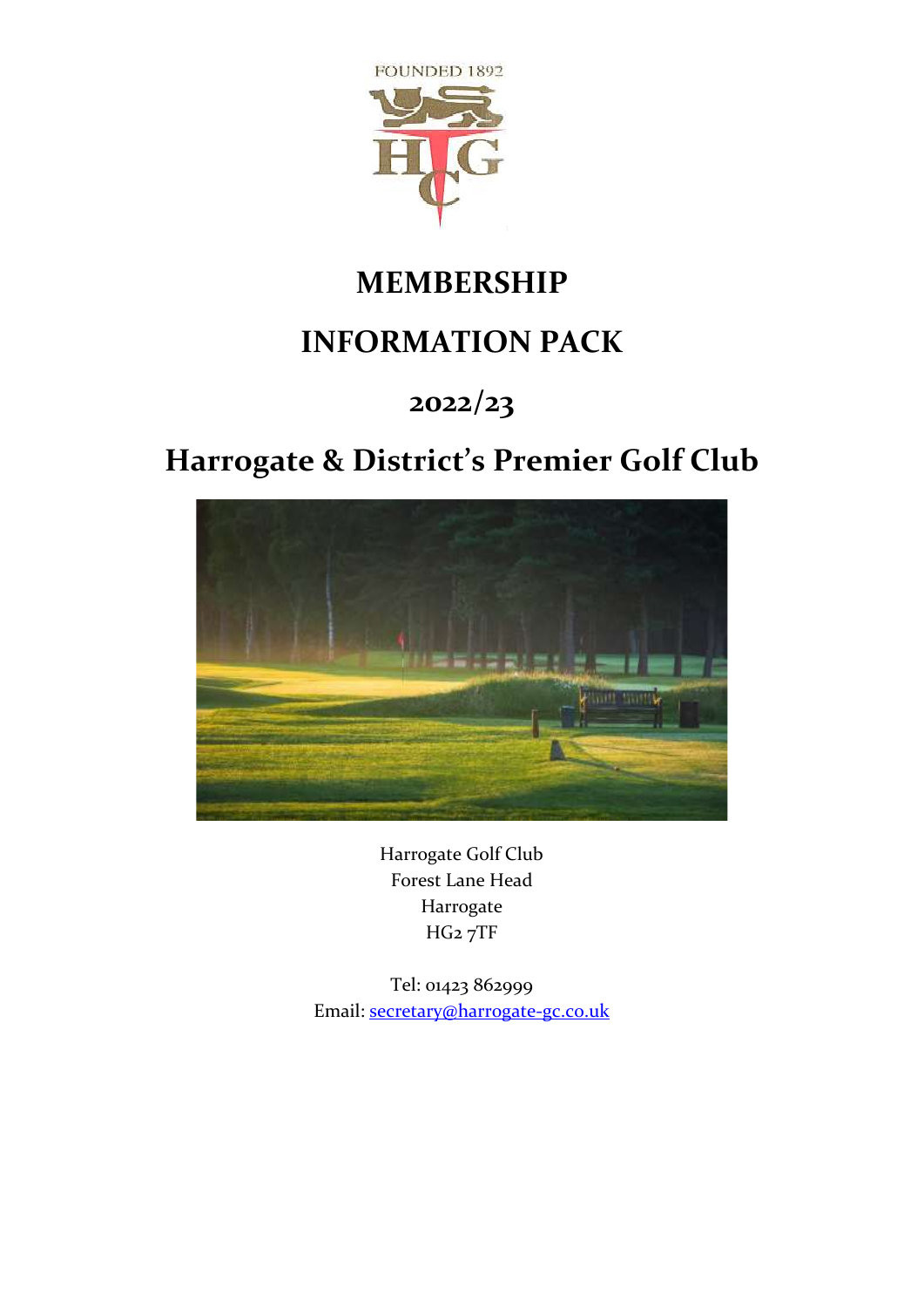

### *Welcome to Harrogate Golf Club*

Thank you for your enquiry and your interest in becoming a member of Harrogate Golf Club.

In this pack you will find information on the various memberships that Harrogate Golf Club has to offer. Whether you are a dedicated golfer or an occasional golfer, we have a selection of membership categories to suit you.

Harrogate Golf Club is an attractive 18 hole parkland course which was established in 1892, a par 69 course designed by the great Alister MacKenzie who is more famously known for the Augusta National. The course measures 6211 yards which in modern terms may seem on the short side but is often known for being a true test of golf. The course is mainly flat terrain with the option to play 9 or 18 holes.

The Club has an active membership, with friendly Mens, Ladies, Seniors, Rabbits and Junior sections as well as various teams.

As a member of the Club you will be able to take advantage of discounted drinks at the bar and a daily catering service. You will have full use of the extensive clubhouse for private functions and there is free Wi-Fi should you wish to have a business meeting. There are many other benefits which are outlined in the attached membership offers.

I hope to be able to personally welcome you to Harrogate Golf Club and know you will enjoy everything the Club has to offer. For further information or to arrange a tour of the Club, please contact the office to arrange a visit on 01423 862999 (opt 1) or email [secretary@harrogate-gc.co.uk.](mailto:secretary@harrogate-gc.co.uk)

Kind regards

Joanne McBratney

Club Secretary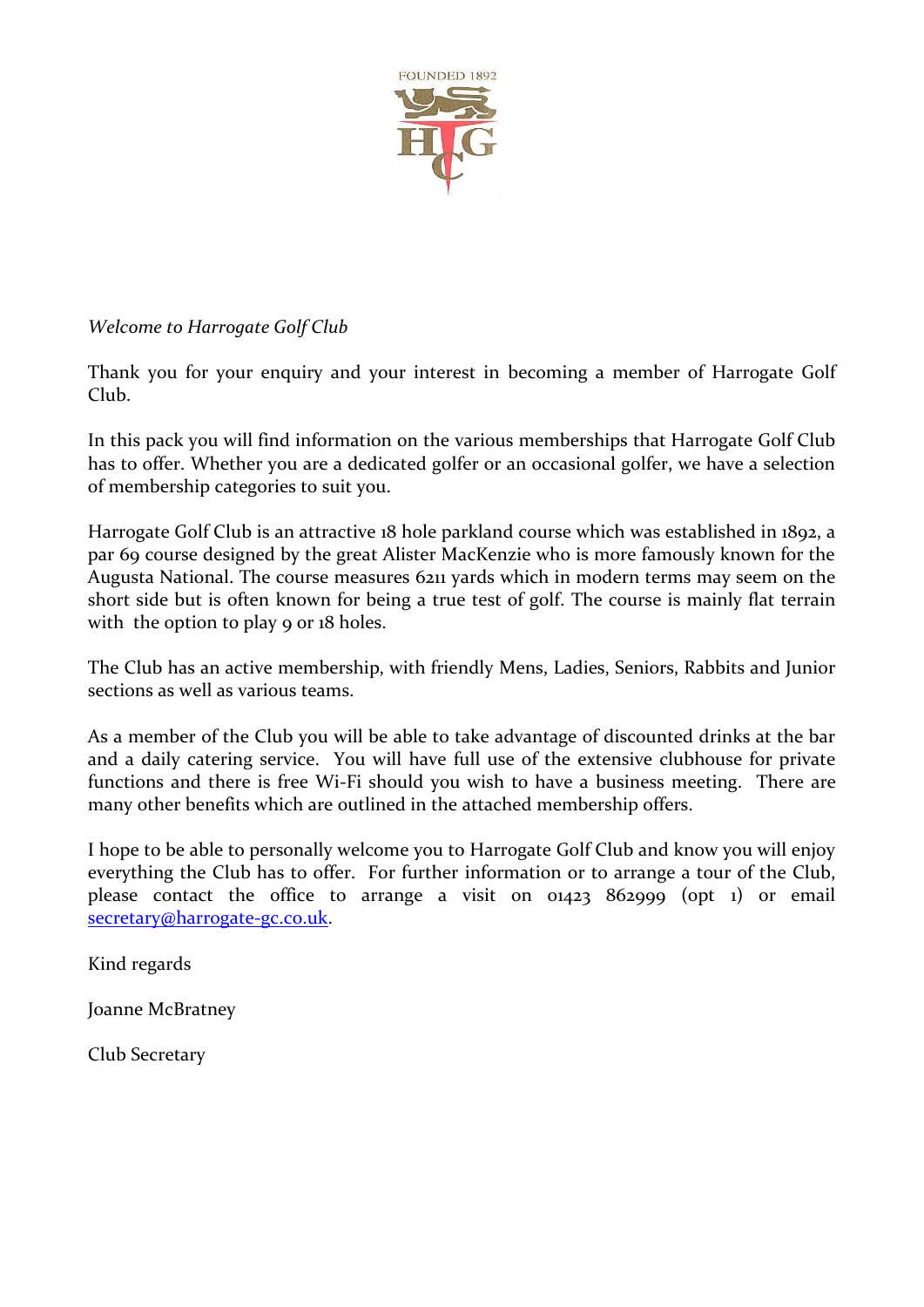

### **Member Packages 2022/23**

### **7 day membership package** *(under 36 years old, see Young Adult package)*

- $\circ$  £1,285 + fees  $*$
- $\circ$  Direct Debit £112.50 pcm + fees \*
- o Course access, 7 days a week

#### **6 day membership package** *(under 36 years old, see Young Adult package)*

- $0$  £1,155 + fees  $*$
- o Direct Debit £101 pcm + fees \*
- o Course access, 6 days a week (excludes Saturday)

### **5 day membership package**

- $\circ$  £1,000 + fees  $*$
- $\circ$  Direct Debit £87.50 pcm + fees  $*$
- o Course access, 5 days a week (Monday to Friday only)

### **Additional membership benefits**

- o Free county card (giving discount at over 100 courses)
- o Free guest fourball
- o Reciprocal arrangements with The York, Lincoln and Garforth Golf Clubs
- o Up to 20% bar discount
- o 10% bar food discount
- o Free Wi-Fi in the clubhouse
- o Free personal-use hire of the clubhouse for anniversary parties, birthdays, etc

Please note, 7, 6 and 5-day membership is subject to a  $\epsilon$ 300 joining fee, payable in the first year of membership only

### *Member get Member scheme#*

*Introduce a new member to any playing category (other than Junior) and enjoy up to £100 onto your gold card or up to £75 onto your Pro shop account*

*\* Union fees and insurance £17.45 (Men) and £20.00 (Ladies) # Subject to terms and conditions*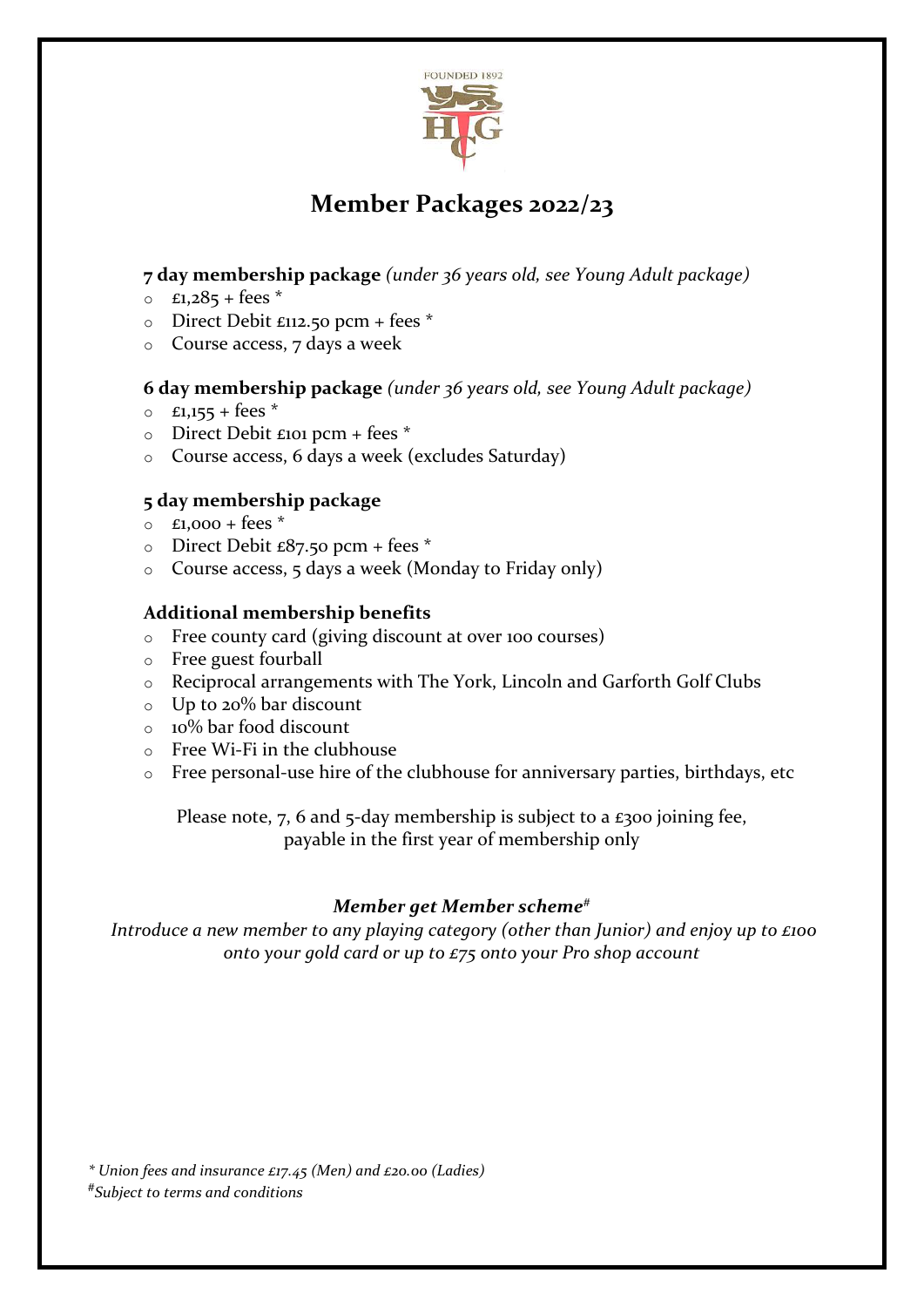

### **Young Adult Member Packages 2022/23**

### **7 day membership package**

- o Young Adult Age 35 £1,199 (Direct Debit £104 pcm ) + fees\*
- $\circ$  Young Adult Age 34 £1,133 (Direct Debit £99 pcm) + fees\*
- $\circ$  Young Adult Age 33 £1,067 (Direct Debit £93 pcm) + fees\*
- $\circ$  Young Adult Age 32 £1,001 (Direct Debit £81.75 pcm) + fees\*
- o Young Adult Age 31 £935 (Direct Debit £81.75 pcm) + fees\*
- $\circ$  Young Adult Age 29-30 £836 (Direct Debit £73. pcm) + fees\*
- $\circ$  Young Adult Age 27-28 £715 (Direct Debit £62.50 pcm) + fees\*
- $\circ$  Young Adult Age 25-26 £594 (Direct Debit £52 pcm) + fees\*
- $\circ$  Young Adult Age 22-24 £473 (Direct Debit £41.40 pcm) + fees<sup>\*</sup>
- $\circ$  Young Adult Age 21 £352 (Direct Debit £29 pcm) + fees\*
- $\circ$  Youth 18-20 £245 (Direct Debit £21 pcm) + fees\*

Please note, the Young Adult Member Package is subject to a £150 joining fee, payable in the first year of membership only

### **Additional membership benefits**

- $\circ$  Free county card (giving discount at over 100 courses)<sup>†</sup>
- o Free guest fourball†
- o Reciprocal arrangements with The York, Lincoln and Garforth Golf Clubs†
- o Up to 20% bar discount
- o 10% bar food discount
- o Free Wi-Fi in the clubhouse
- o Free personal-use hire of the clubhouse for anniversary parties, birthdays, etc

### *Member get Member scheme*

*Introduce a new member to any playing category (other than Junior) and enjoy up to £100 onto your gold card or up to £75 onto your Pro shop account#*

*\* Union fees and insurance £17.45 (Men) and £20.00 (Ladies)*

- *# Subject to terms and conditions*
- † *Excludes Youth Membership category*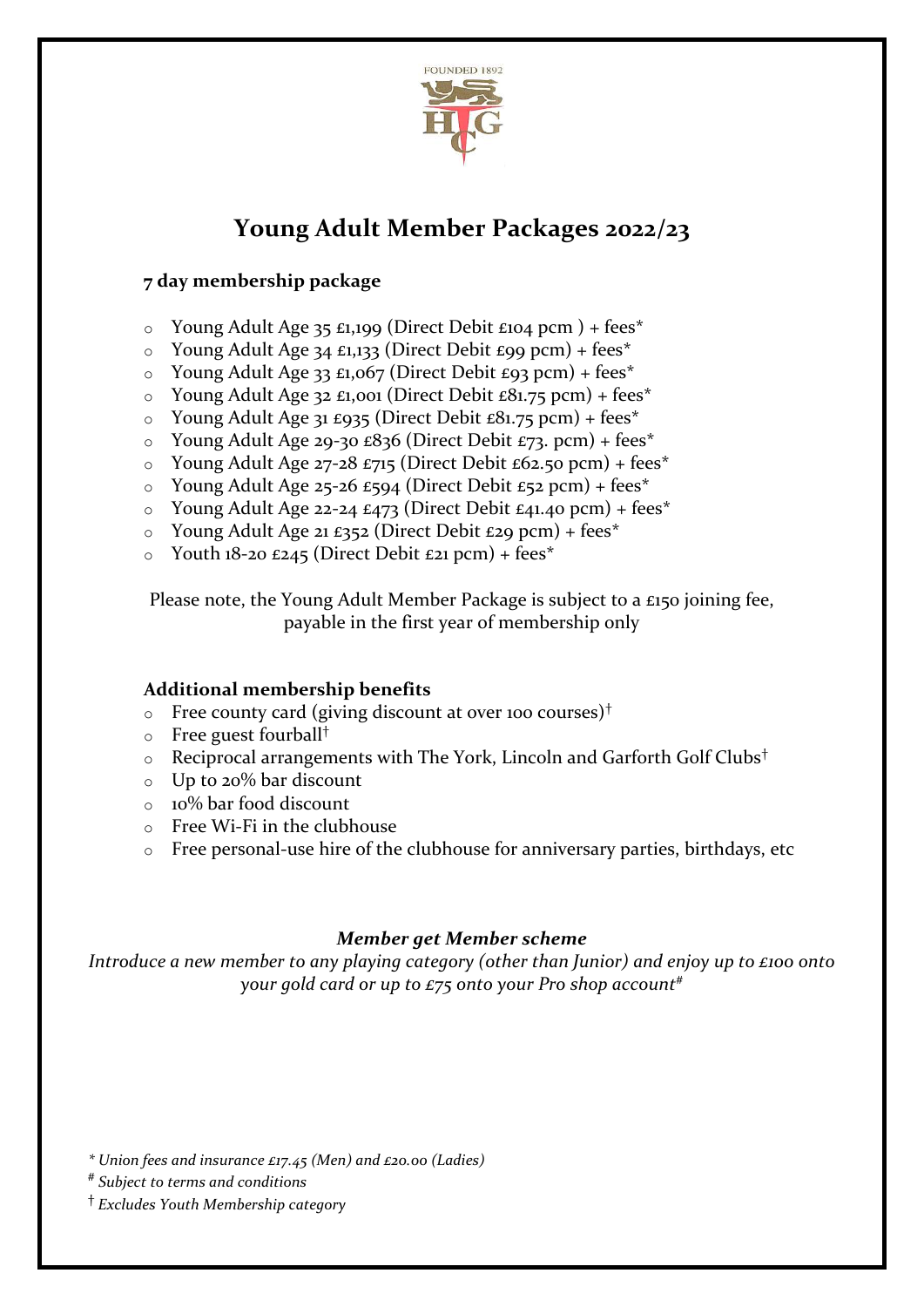

## **Trial Membership Package 2022**

Our Trial Membership offers a 1 month taster of membership at Harrogate Golf Club.

For **£150** we offer full access to the course and clubhouse (excludes Saturday and before 11.00 am on Sunday's), full use of all the practice facilities, discounted bar meals and drinks in the clubhouse.

Our Trial membership is for those persons wishing to enjoy the delights of Harrogate Golf Club before committing to full membership, at the end of the month you will be offered the chance to join as a full member if spaces are available.

*We have limited Trial Membership Packages available. Please contact the office as before for further information.*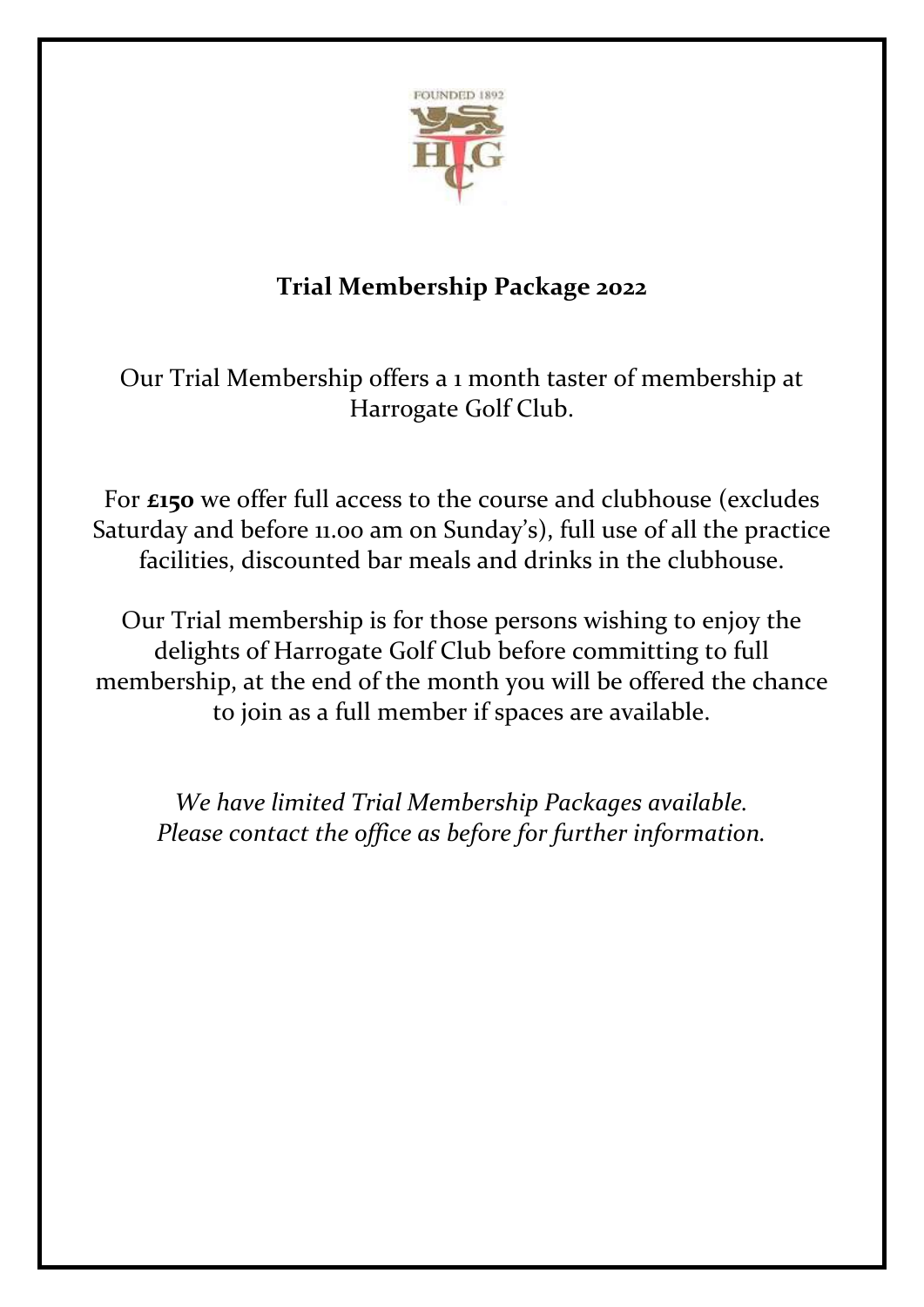

### **Pathway membership package 2022**

An excellent choice for those golfers who would like to try out a golf membership.

The Annual fee to be a Pathway member is £440 (includes 200 points) excluding England Golf Fees and Member's golf insurance\*. In addition, points are purchased to be used for rounds of golf. Depending on when you choose to play determines how many points you use. Thereafter points are deducted from the member card before the commencement of each round. Should all the points be used during a calendar year, it will be possible to top up the members card by purchasing additional points. eg. 100 points equals £100

You will enjoy all the benefits of being a member of Harrogate Golf Club, and you can then transfer to a 7, 6 or 5 day membership, subject to there being a vacancy.

### *Winter Season Golf (1st November to 31st March)*

| Peak is Saturday, Sunday & Bank Holiday | 20 golf points |
|-----------------------------------------|----------------|
| Off-peak is Monday to Friday            | 15 golf points |
| 9 holes anytime                         | to golf points |
| Value is after 12 noon                  | to golf points |

### *Summer Season Golf (1st April to 31st October)*

| Peak is Saturday, Sunday & Bank Holiday | 25 golf points |
|-----------------------------------------|----------------|
| Off-peak is Monday to Friday            | 20 golf points |
| Value is after 4pm                      | 15 golf points |
| 9 holes anytime                         | to golf points |

*Terms and conditions apply. Please contact the office for further information.*

*\* Union fees and insurance £17.45 (Men) and £20.00 (Ladies)*